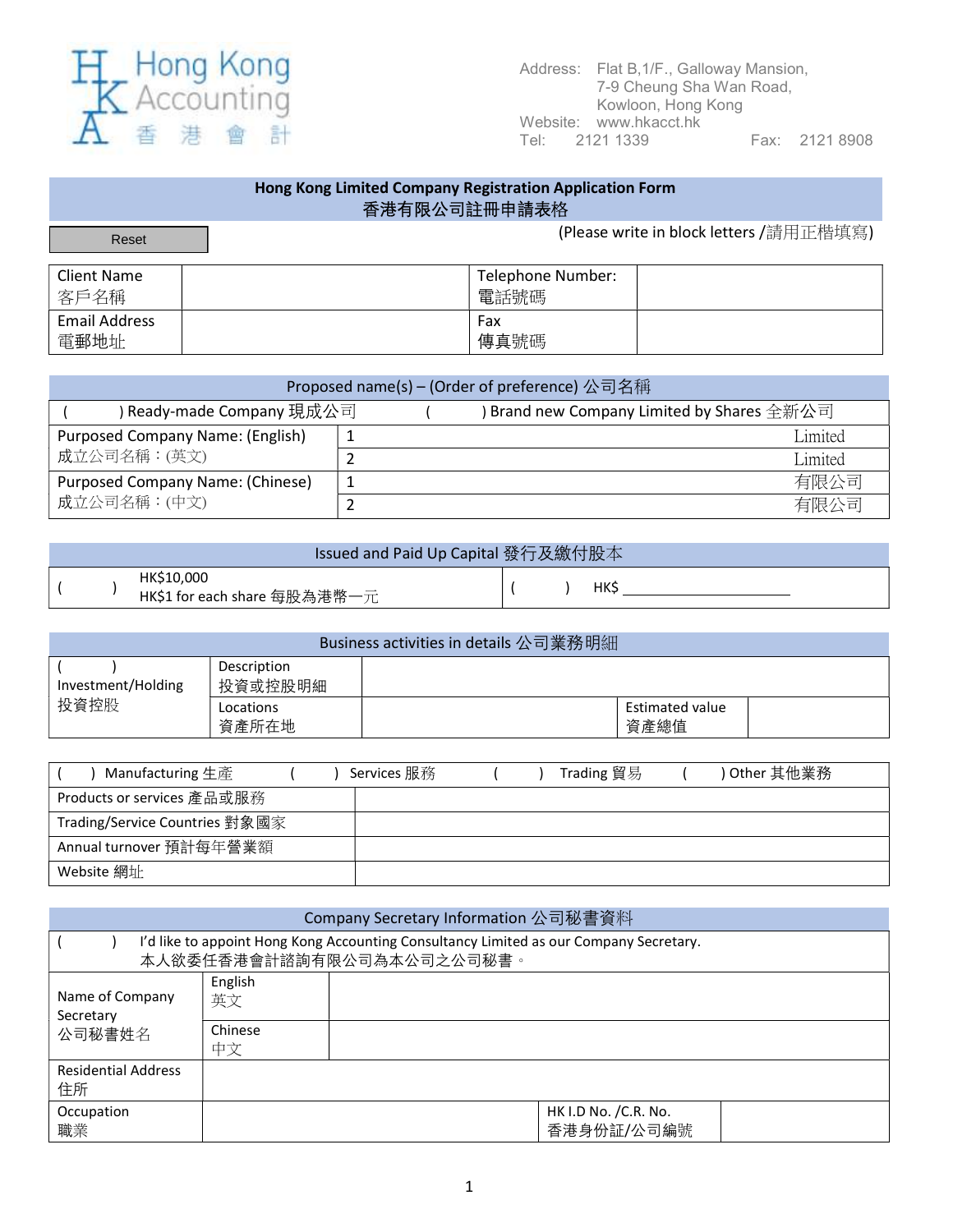## Registration Office Address & Hong Kong Location of Significant Controllers Register Information 註冊公司地址 & 「重要控制人登記冊」資料

|                      | I'd like to used Hong Kong Accounting Consultancy Limited 's address as our company registered office address.<br>本人欲使用香港會計諮詢有限公司的公司地址為註冊地址。          |
|----------------------|-------------------------------------------------------------------------------------------------------------------------------------------------------|
| Address<br>地址        |                                                                                                                                                       |
|                      | I'd like to keep our Significant Controller Register in Hong Kong Accounting Consultancy Limited 's address.<br>本人欲委扥香港會計諮詢有限公司的辦事處地址存放本公司的「重要控制人登記冊」 |
| <b>Address</b><br>地址 |                                                                                                                                                       |

| Information of Shareholder(s), Director(s), Significant Controller(s), Ultimate beneficial owner(s)<br>股東,董事,公司重要控制人及公司實質擁有人資料 |                   |  |                |     |                                             |  |                                      |  |
|--------------------------------------------------------------------------------------------------------------------------------|-------------------|--|----------------|-----|---------------------------------------------|--|--------------------------------------|--|
| <b>Applicant's Position</b><br>申請人身份                                                                                           | Shareholder<br>股東 |  | Director<br>董事 |     | Significant Controller<br>公司重要控制人           |  | Ultimate beneficial owner<br>公司實質擁有人 |  |
| <b>Applicant Name</b>                                                                                                          | English 英文        |  |                |     |                                             |  |                                      |  |
| 申請人姓名                                                                                                                          | Chinese 中文        |  |                |     |                                             |  |                                      |  |
| Occupation<br>職業                                                                                                               |                   |  |                | 持股量 | No of shares (shareholder only)<br>(只適用於股東) |  |                                      |  |
| HK I.D No./Passport No.<br>香港身份証/外國護照號碼                                                                                        |                   |  |                |     | Country 簽發國家                                |  |                                      |  |
| <b>Residential Address</b><br>住址                                                                                               |                   |  |                |     |                                             |  |                                      |  |

| Applicant's Position<br>申請人身份 | Shareholder<br>股東 | Director<br>董事 |     | Significant Controller<br>公司重要控制人 | Ultimate beneficial owner<br>公司實質擁有人 |
|-------------------------------|-------------------|----------------|-----|-----------------------------------|--------------------------------------|
| <b>Applicant Name</b>         | English 英文        |                |     |                                   |                                      |
| 申請人姓名                         | Chinese 中文        |                |     |                                   |                                      |
| Occupation                    |                   |                |     | No of shares (shareholder only)   |                                      |
| 職業                            |                   |                | 持股量 | (只適用於股東)                          |                                      |
| HK I.D No./Passport No.       |                   |                |     | Country 簽發國家                      |                                      |
| 香港身份証/外國護照號碼                  |                   |                |     |                                   |                                      |
| <b>Residential Address</b>    |                   |                |     |                                   |                                      |
| 住址                            |                   |                |     |                                   |                                      |

| <b>Applicant's Position</b><br>申請人身份    | Shareholder<br>股東 | Director<br>董事 |     | Significant Controller<br>公司重要控制人           | Ultimate beneficial owner<br>公司實質擁有人 |
|-----------------------------------------|-------------------|----------------|-----|---------------------------------------------|--------------------------------------|
| <b>Applicant Name</b>                   | English 英文        |                |     |                                             |                                      |
| 申請人姓名                                   | Chinese 中文        |                |     |                                             |                                      |
| Occupation<br>職業                        |                   |                | 持股量 | No of shares (shareholder only)<br>(只適用於股東) |                                      |
| HK I.D No./Passport No.<br>香港身份証/外國護照號碼 |                   |                |     | Country 簽發國家                                |                                      |
| <b>Residential Address</b><br>住址        |                   |                |     |                                             |                                      |

Please provide copies of identity card or passport and current proof of residential address (e.g., telephone bill, utility statement or bank statement) of all shareholder(s), director(s), ultimate beneficial owner(s) and company secretary for verification purpose.

請提供各股東、董事、公司實質擁有人、指定代表和秘書之身份證副本或海外護照副本和三個月內地址証明 (例如: 電話 費單, 銀行 月結單)一份,以供核對之用。